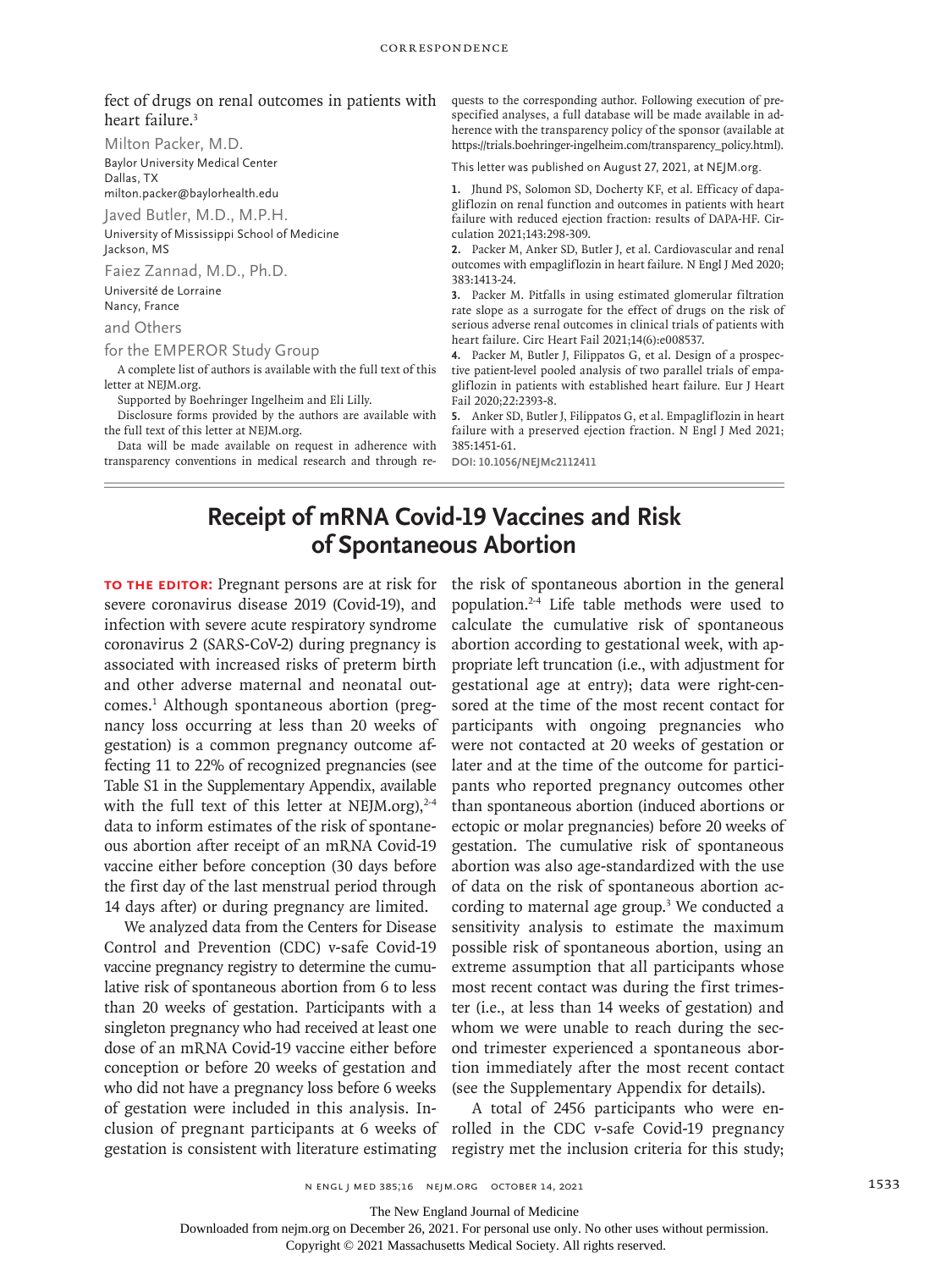| Table 1. Risk of Spontaneous Abortion among Participants in the v-safe Covid-19 Vaccine Pregnancy Registry,<br>December 14, 2020, through July 19, 2021. |                         |                                                          |                              |                        |
|----------------------------------------------------------------------------------------------------------------------------------------------------------|-------------------------|----------------------------------------------------------|------------------------------|------------------------|
| <b>Gestational Age</b>                                                                                                                                   | Participants<br>at Risk | Participants Who Reported<br><b>Spontaneous Abortion</b> | <b>Week-Specific</b><br>Risk | <b>Cumulative Risk</b> |
|                                                                                                                                                          | number of persons       |                                                          | percent                      | percent (95% CI)       |
| $6$ to $<$ 7 weeks                                                                                                                                       | 904                     | 15                                                       | 1.7                          | $1.7(0.8-2.5)$         |
| $7$ to $< 8$ weeks                                                                                                                                       | 982                     | 18                                                       | 1.8                          | $3.5(2.3-4.6)$         |
| $8$ to $<$ 9 weeks                                                                                                                                       | 1032                    | 37                                                       | 3.6                          | $6.9(5.4 - 8.5)$       |
| 9 to $<$ 10 weeks                                                                                                                                        | 1087                    | 39                                                       | 3.6                          | $10.3(8.4-12.0)$       |
| $10$ to $<$ 11 weeks                                                                                                                                     | 1118                    | 19                                                       | 1.7                          | $11.8(9.9-13.7)$       |
| $11$ to $<$ 12 weeks                                                                                                                                     | 1184                    | 12                                                       | 1.0                          | 12.7(10.7–14.6)        |
| 12 to $<$ 13 weeks                                                                                                                                       | 1274                    | 9                                                        | 0.7                          | $13.3 (11.3 - 15.2)$   |
| 13 to $<$ 14 weeks                                                                                                                                       | 1394                    | 5                                                        | 0.4                          | $13.6(11.6-15.6)$      |
| 14 to $<$ 15 weeks                                                                                                                                       | 1534                    | $\Omega$                                                 | $\Omega$                     | $13.6(11.6-15.6)$      |
| 15 to $<$ 16 weeks                                                                                                                                       | 1632                    | $\overline{2}$                                           | 0.1                          | $13.7(11.7-15.7)$      |
| 16 to $<$ 17 weeks                                                                                                                                       | 1742                    | $\overline{2}$                                           | 0.1                          | $13.8(11.8-15.8)$      |
| $17$ to $<$ 18 weeks                                                                                                                                     | 1848                    | $\overline{2}$                                           | 0.1                          | 13.9 (11.9-15.9)       |
| 18 to $<$ 19 weeks                                                                                                                                       | 1941                    | 3                                                        | 0.2                          | $14.0(12.0-16.0)$      |
| 19 to $<$ 20 weeks                                                                                                                                       | 2052                    | $\overline{2}$                                           | 0.1                          | $14.1(12.1-16.1)$      |

2022 participants reported ongoing pregnancies at 20 weeks of gestation, 165 participants reported a spontaneous abortion (154 participants before 14 weeks of gestation), 65 participants with most recent contact during the first trimester could not be reached for second trimester followup, 188 participants completed second trimester follow-up before 20 weeks of gestation, and 16 participants reported another pregnancy outcome before 20 weeks (induced abortion or ectopic or molar pregnancy) (Fig. S1). Most participants were 30 years of age or older (77.3%), were non-Hispanic White (78.3%), and worked as health care personnel (88.8%). Slightly more than half the participants (52.7%) had received the BNT162b2 vaccine (Pfizer–BioNTech) (Table S2). The cumulative risk of spontaneous abortion from 6 to less than 20 weeks of gestation was 14.1% (95% confidence interval [CI], 12.1 to 16.1) in the primary analysis (Table 1) and 12.8% (95% CI, 10.8 to 14.8) in an analysis using direct maternal age–standardization to the reference population. The cumulative risk of spontaneous abortion increased with maternal age (Table S3). In the sensitivity analysis, under the extreme assumption that all 65 participants with most recent contact during the first trimester had a spontaneous abortion, the cumulative risk of spontaneous abortion from 6 to less than 20 weeks of gestation was 18.8% (95% CI, 16.6 to 20.9); after age standardization, the cumulative risk was 18.5% (95% CI, 16.1 to 20.8).

As compared with data from two historical cohorts that represent the lower and upper ranges of spontaneous-abortion risk, $2,4$  the cumulative risks of spontaneous abortion from our primary and sensitivity analyses were within the expected risk range (Fig. 1). Limitations of our study include the lack of a control group of unvaccinated pregnant persons, the homogeneity of the participants in terms of racial and ethnic groups and occupation, the voluntary enrollment of the population, and the use of data reported by the participants themselves, including some data collected retrospectively. Nonetheless, our findings suggest that the risk of spontaneous abortion after mRNA Covid-19 vaccination either before conception or during pregnancy is consistent with the expected risk of spontaneous abortion; these findings add to the accumulating evidence about the safety of mRNA Covid-19 vaccination in pregnancy.<sup>5</sup>

Lauren H. Zauche, Ph.D., M.S.N.

Bailey Wallace, M.P.H.

Sascha R. Ellington, Ph.D., M.S.P.H.\*

Centers for Disease Control and Prevention

Atlanta, GA

vsafecallctr@cdc.gov

and Others

for the CDC v-safe Covid-19 Pregnancy Registry Team

\*The members of the CDC v-safe Covid-19 Pregnancy Registry Team are listed in the Supplementary Appendix.

A complete list of authors is available with the full text of this letter at NEJM.org.

The findings and conclusions in this letter are those of the authors and do not necessarily represent the official position of

The New England Journal of Medicine

Downloaded from nejm.org on December 26, 2021. For personal use only. No other uses without permission.

Copyright © 2021 Massachusetts Medical Society. All rights reserved.